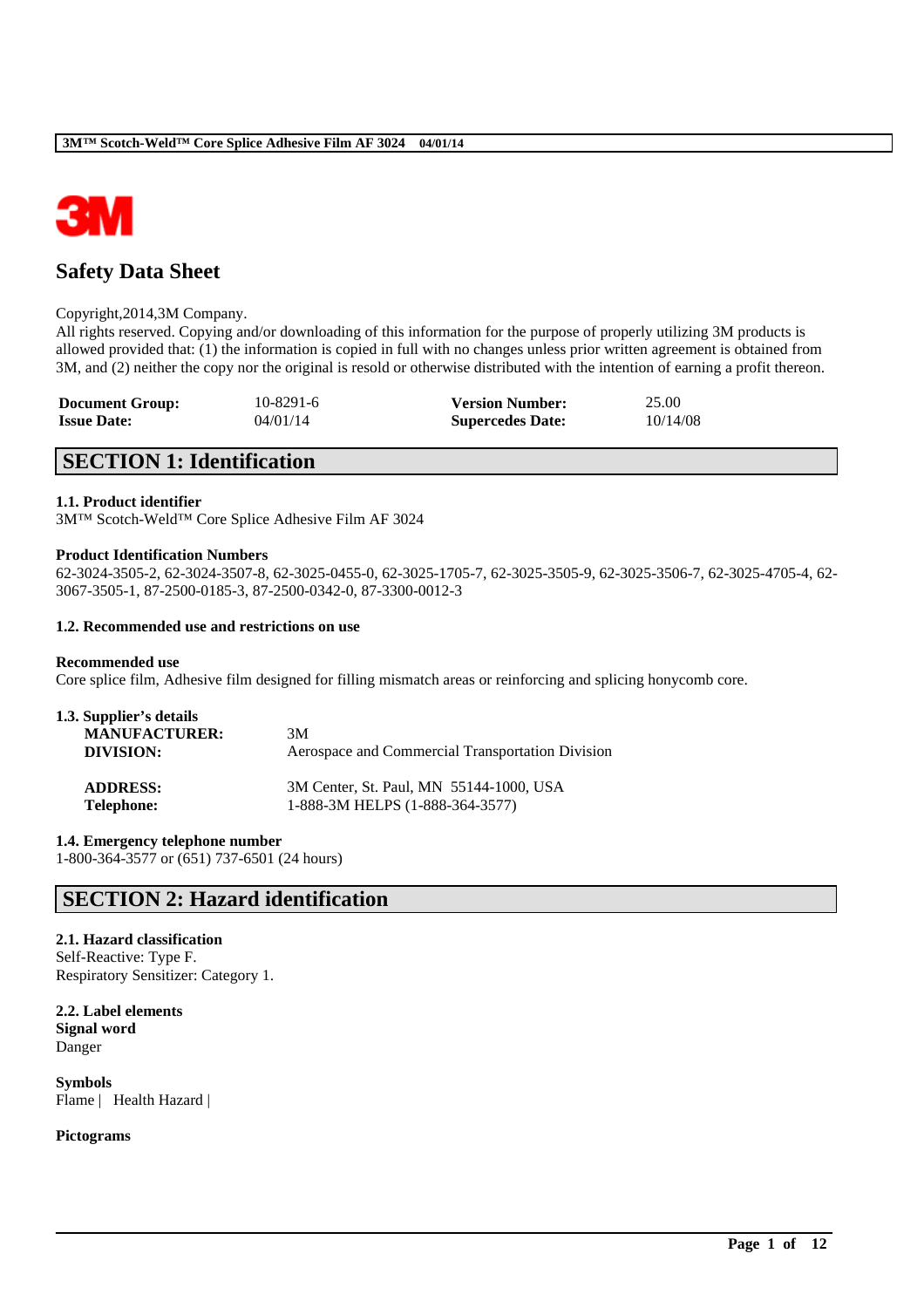

**Hazard Statements** Heating may cause a fire.

May cause allergy or asthma symptoms or breathing difficulties if inhaled.

## **Precautionary Statements**

## **Prevention:**

Keep away from heat/sparks/open flames/hot surfaces. - No smoking. Keep away from clothing and other combustible materials. Keep only in original container. Avoid breathing dust/fume/gas/mist/vapors/spray. In case of inadequate ventilation wear respiratory protection. Wear protective gloves and eye/face protection.

## **Response:**

IF INHALED: If breathing is difficult, remove person to fresh air and keep comfortable for breathing. If experiencing respiratory symptoms: Call a POISON CENTER or doctor/physician. In case of fire: Use a fire fighting agent suitable for flammable liquids and solids such as dry chemical or carbon dioxide to extinguish.

## **Storage:**

Store in a well-ventilated place. Keep cool. Store at temperatures not exceeding 5C/40F. Store away from other materials.

## **Disposal:**

Dispose of contents/container in accordance with applicable local/regional/national/international regulations.

## **2.3. Hazards not otherwise classified**

None.

2% of the mixture consists of ingredients of unknown acute dermal toxicity.

# **SECTION 3: Composition/information on ingredients**

| Ingredient                          | <b>C.A.S. No.</b> | $%$ by Wt                  |
|-------------------------------------|-------------------|----------------------------|
| <b>Epoxy Resin</b>                  | 28064-14-4        | 40 - 70 Trade Secret *     |
| <b>Synthetic Elastomer</b>          | Trade Secret*     | $7 - 13$                   |
| <b>Epoxy Resin</b>                  | 25036-25-3        | 5 - 10 Trade Secret *      |
| <b>Glass Bubbles</b>                | 65997-17-3        | $5 - 10$                   |
| Dicyandiamide                       | $461 - 58 - 5$    | $1 - 5$                    |
| Epoxy Resin                         | 25068-38-6        | 1 - 5 Trade Secret *       |
| Amorphous Silica                    | 112945-52-5       | $1 - 5$                    |
| 3-(p-Chlorophenyl)-1,1-Dimethylurea | 150-68-5          | 1 - 5 Trade Secret *       |
| Clay                                | 68953-58-2        | $1 - 5$                    |
| Azobiscarboxamide                   | $123 - 77 - 3$    | $0.1 - 1$ Trade Secret $*$ |

\*The specific chemical identity and/or exact percentage (concentration) of this composition has been withheld as a trade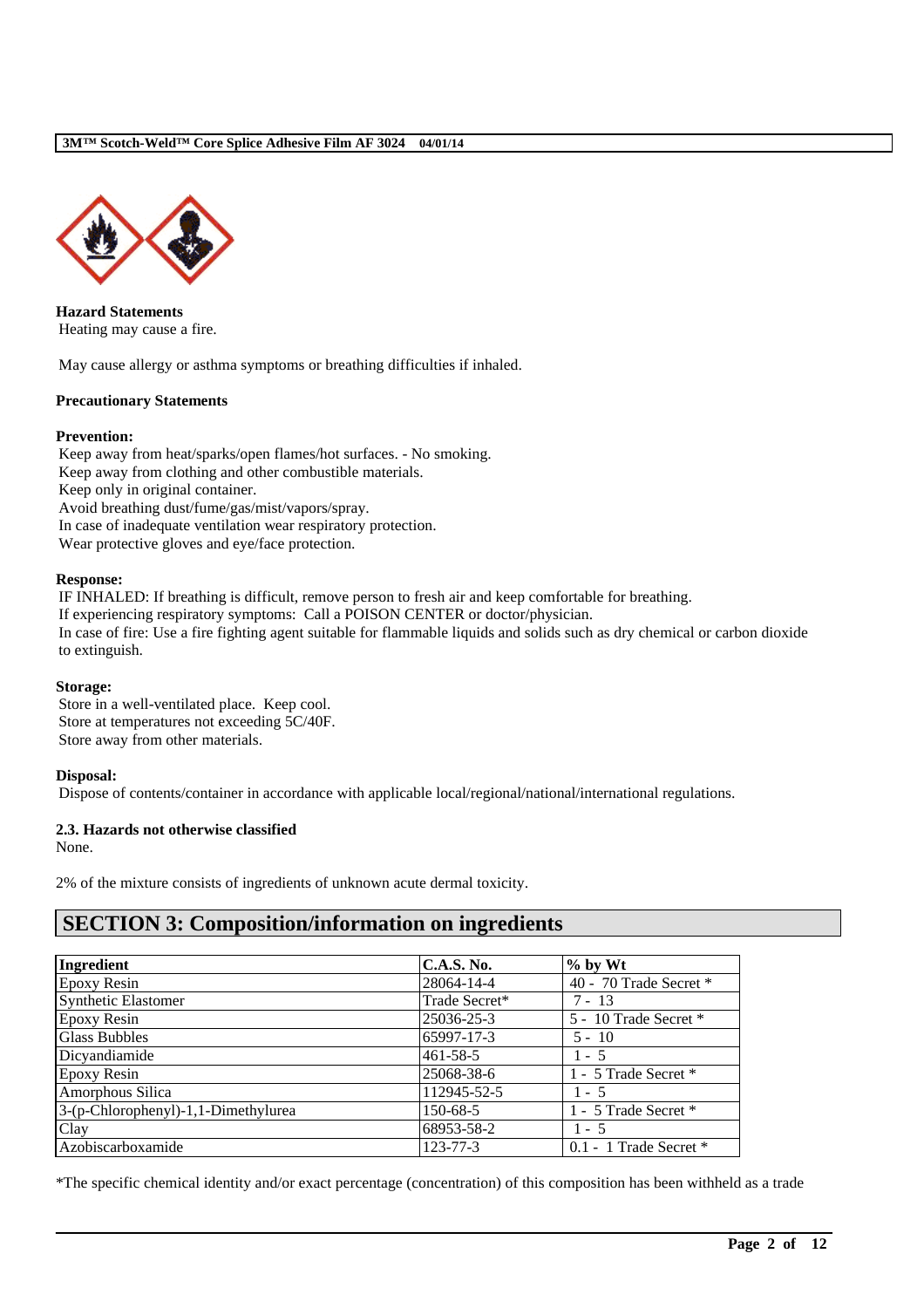secret.

# **SECTION 4: First aid measures**

### **4.1. Description of first aid measures**

### **Inhalation:**

Remove person to fresh air. If you feel unwell, get medical attention.

### **Skin Contact:**

Wash with soap and water. If signs/symptoms develop, get medical attention.

### **Eye Contact:**

Flush with large amounts of water. Remove contact lenses if easy to do. Continue rinsing. If signs/symptoms persist, get medical attention.

### **If Swallowed:**

Rinse mouth. If you feel unwell, get medical attention.

## **4.2. Most important symptoms and effects, both acute and delayed**

See Section 11.1. Information on toxicological effects.

## **4.3. Indication of any immediate medical attention and special treatment required**

Not applicable

## **SECTION 5: Fire-fighting measures**

## **5.1. Suitable extinguishing media**

In case of fire: Use a fire fighting agent suitable for flammable liquids and solids such as dry chemical or carbon dioxide to extinguish.

## **5.2. Special hazards arising from the substance or mixture**

None inherent in this product.

## **Hazardous Decomposition or By-Products**

| <b>Substance</b>   | Condition         |
|--------------------|-------------------|
| Aldehydes          | During Combustion |
| Chlorine           | During Combustion |
| Carbon monoxide    | During Combustion |
| Carbon dioxide     | During Combustion |
| Hydrogen Chloride  | During Combustion |
| Hydrogen Cyanide   | During Combustion |
| Ammonia            | During Combustion |
| Oxides of Nitrogen | During Combustion |
|                    |                   |

## **5.3. Special protective actions for fire-fighters**

No unusual fire or explosion hazards are anticipated.

## **SECTION 6: Accidental release measures**

## **6.1. Personal precautions, protective equipment and emergency procedures**

Evacuate area. Keep away from heat/sparks/open flames/hot surfaces. - No smoking. Use only non-sparking tools. Ventilate the area with fresh air. Refer to other sections of this SDS for information regarding physical and health hazards,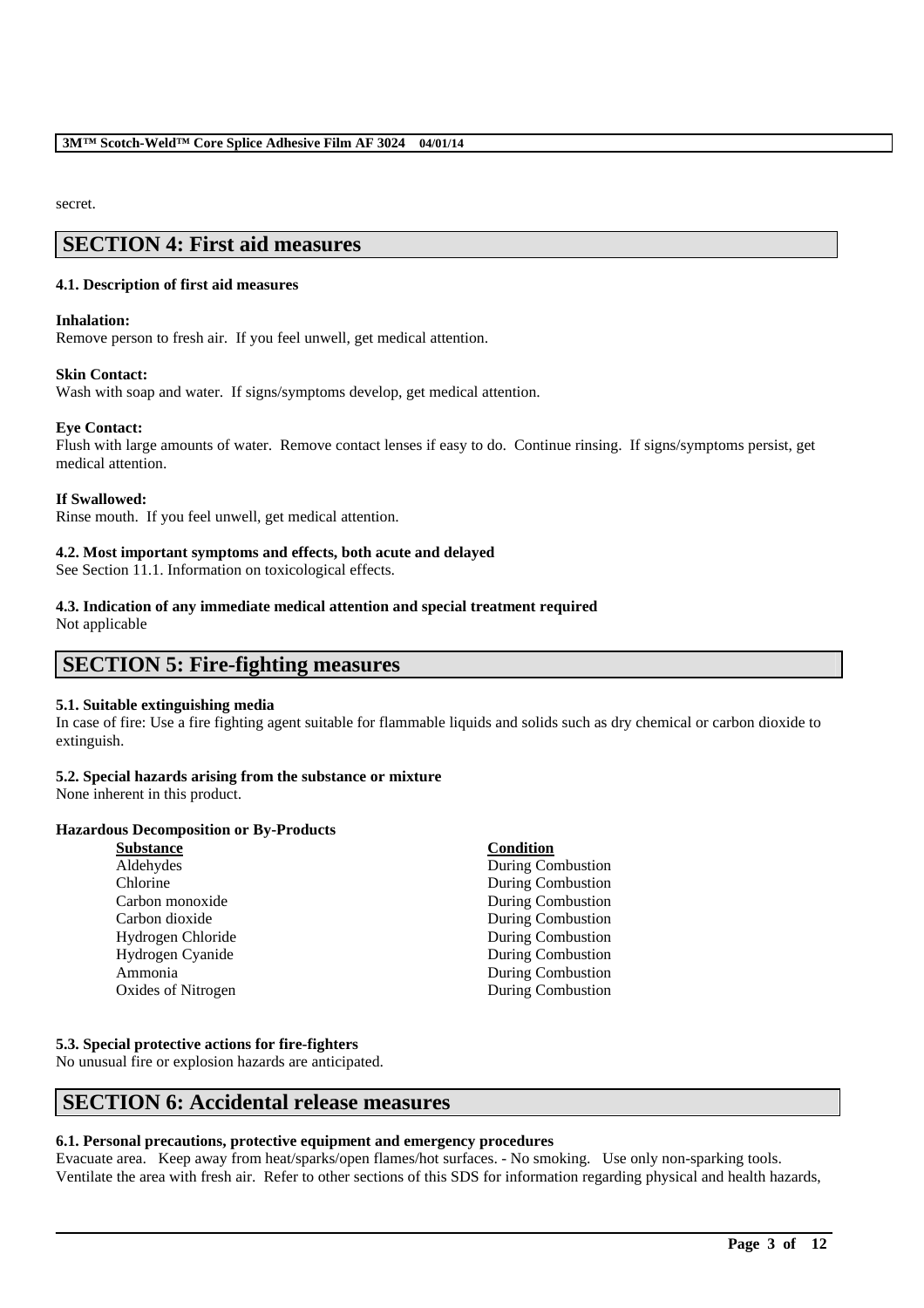respiratory protection, ventilation, and personal protective equipment.

### **6.2. Environmental precautions**

Avoid release to the environment.

### **6.3. Methods and material for containment and cleaning up**

Collect as much of the spilled material as possible using non-sparking tools. Place in a closed container approved for transportation by appropriate authorities. Clean up residue. Seal the container. Dispose of collected material as soon as possible.

## **SECTION 7: Handling and storage**

### **7.1. Precautions for safe handling**

Avoid breathing of vapors created during cure cycle. Avoid breathing of dust created by cutting, sanding, grinding or machining. For industrial or professional use only. Keep away from heat/sparks/open flames/hot surfaces. - No smoking. Do not eat, drink or smoke when using this product. Wash thoroughly after handling. Avoid release to the environment.

### **7.2. Conditions for safe storage including any incompatibilities**

Store in a well-ventilated place. Keep cool. Protect from sunlight. Store away from heat. Store at temperatures not exceeding 5C/40F. Keep only in original container. Store away from other materials. Store away from areas where product may come into contact with food or pharmaceuticals. Keep/store away from clothing and other combustible materials.

# **SECTION 8: Exposure controls/personal protection**

### **8.1. Control parameters**

### **Occupational exposure limits**

| Ingredient           | <b>C.A.S. No.</b> | Agency                         | Limit type            | <b>Additional Comments</b> |
|----------------------|-------------------|--------------------------------|-----------------------|----------------------------|
| <b>Glass Bubbles</b> |                   | $165997 - 17 - 3$ Manufacturer | TWA(as dust):10 mg/m3 |                            |
|                      |                   | determined                     |                       |                            |

Amer Conf of Gov. Indust. Hyg. : American Conference of Governmental Industrial Hygienists

American Indust. Hygiene Assoc : American Industrial Hygiene Association

Chemical Manufacturer Rec Guid : Chemical Manufacturer's Recommended Guidelines

US Dept of Labor - OSHA : United States Department of Labor - Occupational Safety and Health Administration

STEL: Short Term Exposure Limit

CEIL: Ceiling

### **8.2. Exposure controls**

### **8.2.1. Engineering controls**

Provide ventilated enclosure for heat curing. Curing enclosures must be exhausted to outdoors or to a suitable emission control device. Use general dilution ventilation and/or local exhaust ventilation to control airborne exposures to below relevant Exposure Limits and/or control dust/fume/gas/mist/vapors/spray. If ventilation is not adequate, use respiratory protection equipment. Provide appropriate local exhaust ventilation for cutting, grinding, sanding or machining.

## **8.2.2. Personal protective equipment (PPE)**

### **Eye/face protection**

Select and use eye/face protection to prevent contact based on the results of an exposure assessment. The following eye/face protection(s) are recommended: Safety Glasses with side shields

\_\_\_\_\_\_\_\_\_\_\_\_\_\_\_\_\_\_\_\_\_\_\_\_\_\_\_\_\_\_\_\_\_\_\_\_\_\_\_\_\_\_\_\_\_\_\_\_\_\_\_\_\_\_\_\_\_\_\_\_\_\_\_\_\_\_\_\_\_\_\_\_\_\_\_\_\_\_\_\_\_\_\_\_\_\_\_\_\_\_

### **Skin/hand protection**

TWA: Time-Weighted-Average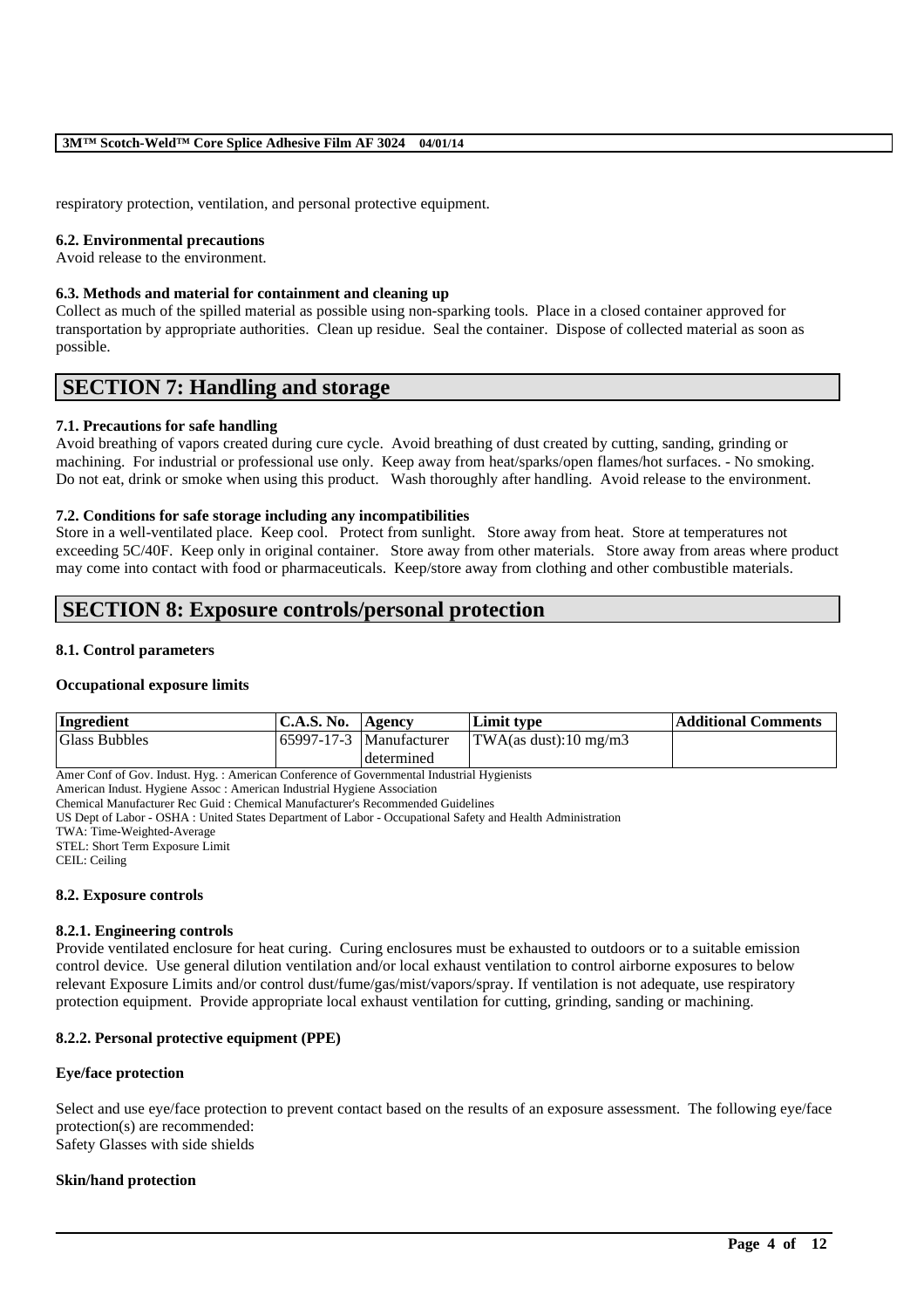Select and use gloves and/or protective clothing approved to relevant local standards to prevent skin contact based on the results of an exposure assessment. Selection should be based on use factors such as exposure levels, concentration of the substance or mixture, frequency and duration, physical challenges such as temperature extremes, and other use conditions. Consult with your glove and/or protective clothing manufacturer for selection of appropriate compatible gloves/protective clothing.

Gloves made from the following material(s) are recommended: Polymer laminate

## **Respiratory protection**

An exposure assessment may be needed to decide if a respirator is required. If a respirator is needed, use respirators as part of a full respiratory protection program. Based on the results of the exposure assessment, select from the following respirator type(s) to reduce inhalation exposure:

Half facepiece or full facepiece air-purifying respirator suitable for organic vapors and particulates

For questions about suitability for a specific application, consult with your respirator manufacturer.

# **SECTION 9: Physical and chemical properties**

## **9.1. Information on basic physical and chemical properties**

| <b>General Physical Form:</b>                        | Solid                            |
|------------------------------------------------------|----------------------------------|
| <b>Specific Physical Form:</b>                       | Film                             |
| Odor, Color, Grade:                                  | Off-white, no odor.              |
| <b>Odor threshold</b>                                | No Data Available                |
| pН                                                   | Not Applicable                   |
| <b>Melting point</b>                                 | No Data Available                |
| <b>Boiling Point</b>                                 | Not Applicable                   |
| <b>Flash Point</b>                                   | No flash point                   |
| <b>Evaporation rate</b>                              | Not Applicable                   |
| Flammability (solid, gas)                            | Self-Reactive: Type F.           |
| <b>Flammable Limits(LEL)</b>                         | Not Applicable                   |
| <b>Flammable Limits(UEL)</b>                         | Not Applicable                   |
| <b>Vapor Pressure</b>                                | Not Applicable                   |
|                                                      |                                  |
| <b>Vapor Density</b>                                 | Not Applicable                   |
|                                                      |                                  |
| <b>Density</b><br><b>Specific Gravity</b>            | Not Applicable<br>Not Applicable |
|                                                      | N <sub>i</sub>                   |
| <b>Solubility in Water</b><br>Solubility- non-water  | No Data Available                |
| <b>Partition coefficient: n-octanol/water</b>        | No Data Available                |
| <b>Autoignition temperature</b>                      | Not Applicable                   |
|                                                      | No Data Available                |
| <b>Decomposition temperature</b><br><b>Viscosity</b> |                                  |
| <b>Percent volatile</b>                              | Not Applicable<br>$0\%$          |

## **SECTION 10: Stability and reactivity**

### **10.1. Reactivity**

This material may be reactive with certain agents under certain conditions - see the remaining headings in this section.

\_\_\_\_\_\_\_\_\_\_\_\_\_\_\_\_\_\_\_\_\_\_\_\_\_\_\_\_\_\_\_\_\_\_\_\_\_\_\_\_\_\_\_\_\_\_\_\_\_\_\_\_\_\_\_\_\_\_\_\_\_\_\_\_\_\_\_\_\_\_\_\_\_\_\_\_\_\_\_\_\_\_\_\_\_\_\_\_\_\_

## **10.2. Chemical stability**

Stable.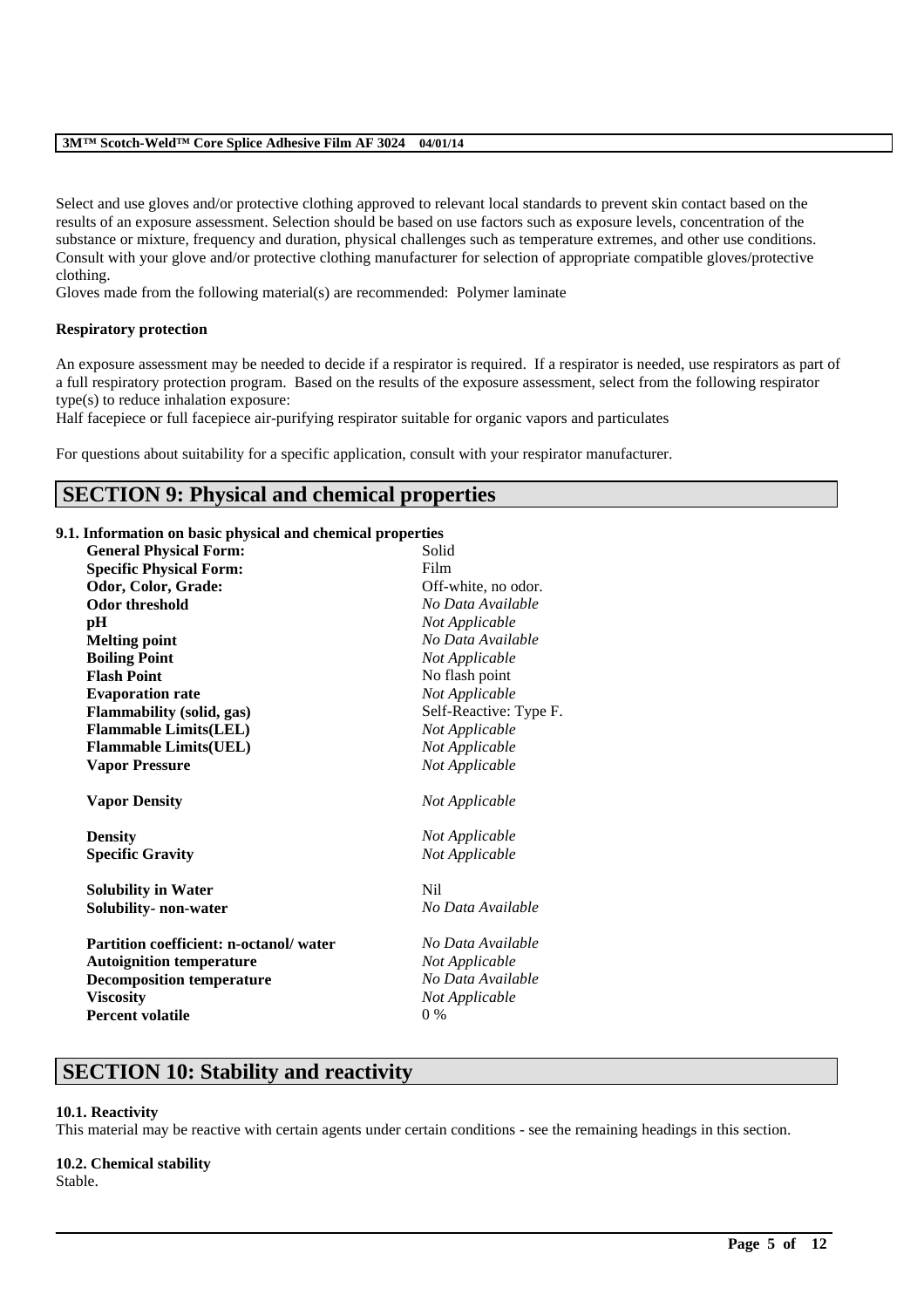### **10.3. Possibility of hazardous reactions** Hazardous polymerization will not occur.

### **10.4. Conditions to avoid** Heat

**10.5. Incompatible materials** Amines

**10.6. Hazardous decomposition products Substance Condition** None known.

Refer to section 5.2 for hazardous decomposition products during combustion.

# **SECTION 11: Toxicological information**

**The information below may not be consistent with the material classification in Section 2 if specific ingredient classifications are mandated by a competent authority. In addition, toxicological data on ingredients may not be reflected in the material classification and/or the signs and symptoms of exposure, because an ingredient may be present below the threshold for labeling, an ingredient may not be available for exposure, or the data may not be relevant to the material as a whole.**

**11.1. Information on Toxicological effects**

**Signs and Symptoms of Exposure**

**Based on test data and/or information on the components, this material may produce the following health effects:**

### **Inhalation:**

Respiratory Tract Irritation: Signs/symptoms may include cough, sneezing, nasal discharge, headache, hoarseness, and nose and throat pain.

Allergic Respiratory Reaction: Signs/symptoms may include difficulty breathing, wheezing, cough, and tightness of chest.

#### **Skin Contact:**

Contact with the skin during product use is not expected to result in significant irritation.

#### **Eye Contact:**

Contact with the eyes during product use is not expected to result in significant irritation.

#### **Ingestion:**

Physical Blockage: Signs/symptoms may include cramping, abdominal pain, and constipation.

#### **Toxicological Data**

If a component is disclosed in section 3 but does not appear in a table below, either no data are available for that endpoint or the data are not sufficient for classification.

### **Acute Toxicity**

| Name               | Route     | <b>Species</b> | Value                                                                    |
|--------------------|-----------|----------------|--------------------------------------------------------------------------|
| Overall<br>product | Dermal    |                | 5.000<br>$-$<br>No.<br>mg/kg<br>∴ calculate c<br>data available:<br>.    |
| Overall<br>product | Ingestion |                | 5.000<br>$-$<br>mg/kg<br>No.<br>calculated<br>data available:<br>¬ L L ∠ |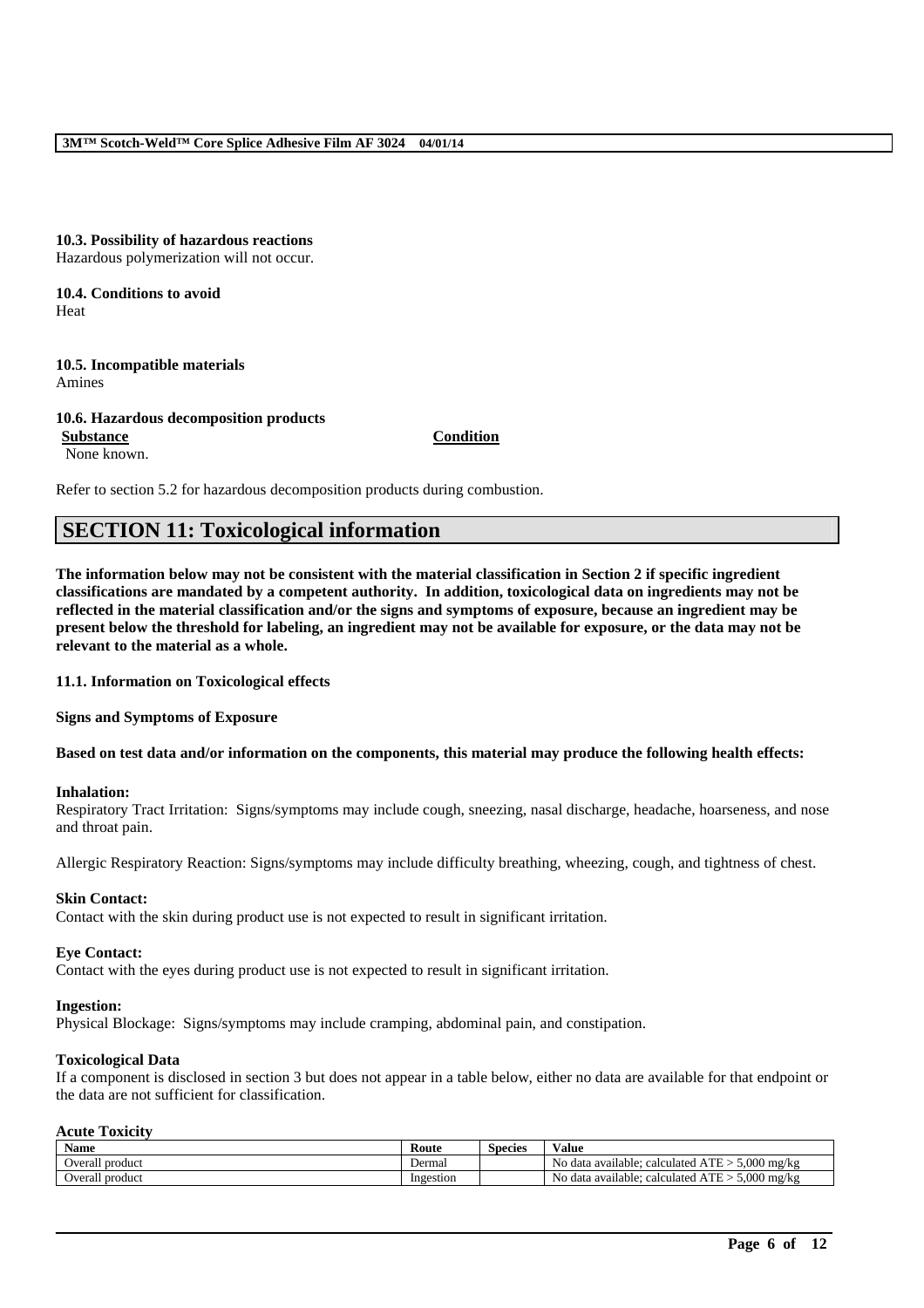| Epoxy Resin                                                                                                                                                                                                                    | Dermal      | Rabbit | $LD50 > 6,000$ mg/kg                       |
|--------------------------------------------------------------------------------------------------------------------------------------------------------------------------------------------------------------------------------|-------------|--------|--------------------------------------------|
| Epoxy Resin                                                                                                                                                                                                                    | Inhalation- | Rat    | $LC50 > 1.7$ mg/l                          |
|                                                                                                                                                                                                                                | Dust/Mist   |        |                                            |
|                                                                                                                                                                                                                                | (4 hours)   |        |                                            |
| Epoxy Resin                                                                                                                                                                                                                    | Ingestion   | Rat    | $\overline{\text{LD}}$ 50 > 4,000 mg/kg    |
| <b>Synthetic Elastomer</b>                                                                                                                                                                                                     | Dermal      | Rabbit | $LD50 > 15,000$ mg/kg                      |
| Synthetic Elastomer                                                                                                                                                                                                            | Ingestion   | Rat    | $LD50 > 30,000$ mg/kg                      |
| <b>Glass Bubbles</b>                                                                                                                                                                                                           | Dermal      |        | LD50 estimated to be $> 5,000$ mg/kg       |
| <b>Glass Bubbles</b>                                                                                                                                                                                                           | Ingestion   |        | LD50 estimated to be $2,000 - 5,000$ mg/kg |
| Epoxy Resin                                                                                                                                                                                                                    | Dermal      | Rat    | $LD50 > 1,600$ mg/kg                       |
| Epoxy Resin                                                                                                                                                                                                                    | Ingestion   | Rat    | $LD50 > 1,000$ mg/kg                       |
| Epoxy Resin                                                                                                                                                                                                                    | Dermal      | Rat    | $LD50 > 1,600$ mg/kg                       |
| Epoxy Resin                                                                                                                                                                                                                    | Ingestion   | Rat    | $LD50 > 1,000$ mg/kg                       |
| Dicyandiamide                                                                                                                                                                                                                  | Dermal      | Rabbit | $LD50 > 10,000$ mg/kg                      |
| Dicyandiamide                                                                                                                                                                                                                  | Ingestion   | Rat    | $LD50 > 30,000$ mg/kg                      |
| Amorphous Silica                                                                                                                                                                                                               | Dermal      | Rabbit | $\overline{\text{LD50}}$ > 5,000 mg/kg     |
| Amorphous Silica                                                                                                                                                                                                               | Inhalation- | Rat    | $LC50 > 0.691$ mg/l                        |
|                                                                                                                                                                                                                                | Dust/Mist   |        |                                            |
|                                                                                                                                                                                                                                | (4 hours)   |        |                                            |
| Amorphous Silica                                                                                                                                                                                                               | Ingestion   | Rat    | $LD50 > 5,110$ mg/kg                       |
| Clay                                                                                                                                                                                                                           | Inhalation- | Rat    | $LC50 > 12.6$ mg/l                         |
|                                                                                                                                                                                                                                | Dust/Mist   |        |                                            |
|                                                                                                                                                                                                                                | (4 hours)   |        |                                            |
| Clay                                                                                                                                                                                                                           | Ingestion   | Rat    | $LD50 > 5,000$ mg/kg                       |
| 3-(p-Chlorophenyl)-1,1-Dimethylurea                                                                                                                                                                                            | Dermal      | Rabbit | $LD50 > 2,500$ mg/kg                       |
| 3-(p-Chlorophenyl)-1,1-Dimethylurea                                                                                                                                                                                            | Ingestion   | Rat    | LD50 1,480 mg/kg                           |
| A FEED A RESIDENCE A RESIDENCE A RESIDENCE A RESIDENCE A RESIDENCE A RESIDENCE A RESIDENCE A RESIDENCE A RESIDENCE A RESIDENCE A RESIDENCE A RESIDENCE A RESIDENCE A RESIDENCE A RESIDENCE A RESIDENCE A RESIDENCE A RESIDENCE |             |        |                                            |

 $ATE = acute$  toxicity estimate

#### **Skin Corrosion/Irritation**

| <b>Name</b>                         | <b>Species</b> | <b>Value</b>              |
|-------------------------------------|----------------|---------------------------|
| Epoxy Resin                         | Rabbit         | Minimal irritation        |
| <b>Synthetic Elastomer</b>          |                | No significant irritation |
| <b>Glass Bubbles</b>                |                | No significant irritation |
| Epoxy Resin                         | Rabbit         | Mild irritant             |
| Epoxy Resin                         | Rabbit         | Mild irritant             |
| Dicyandiamide                       | Human          | Minimal irritation        |
|                                     | and            |                           |
|                                     | animal         |                           |
| Amorphous Silica                    | Rabbit         | No significant irritation |
| 3-(p-Chlorophenyl)-1,1-Dimethylurea | similar        | Mild irritant             |
|                                     | compoun        |                           |
|                                     | ds             |                           |

## **Serious Eye Damage/Irritation**

| <b>Name</b>                         | <b>Species</b> | <b>Value</b>              |
|-------------------------------------|----------------|---------------------------|
| Epoxy Resin                         | Rabbit         | Mild irritant             |
| <b>Synthetic Elastomer</b>          |                | No significant irritation |
| Glass Bubbles                       |                | No significant irritation |
| Epoxy Resin                         | Rabbit         | Moderate irritant         |
| Epoxy Resin                         | Rabbit         | Moderate irritant         |
| Dicyandiamide                       |                | Mild irritant             |
| Amorphous Silica                    | Rabbit         | No significant irritation |
| 3-(p-Chlorophenyl)-1,1-Dimethylurea | similar        | Moderate irritant         |
|                                     | compoun        |                           |
|                                     | ds             |                           |

## **Skin Sensitization**

| Name        | <b>Species</b> | <b>Value</b> |
|-------------|----------------|--------------|
| Epoxy Resin | Human          | Sensitizing  |
|             | and            |              |
|             | animal         |              |
| Epoxy Resin | Human          | Sensitizing  |
|             | and            |              |
|             | animal         |              |
| Epoxy Resin | Human          | Sensitizing  |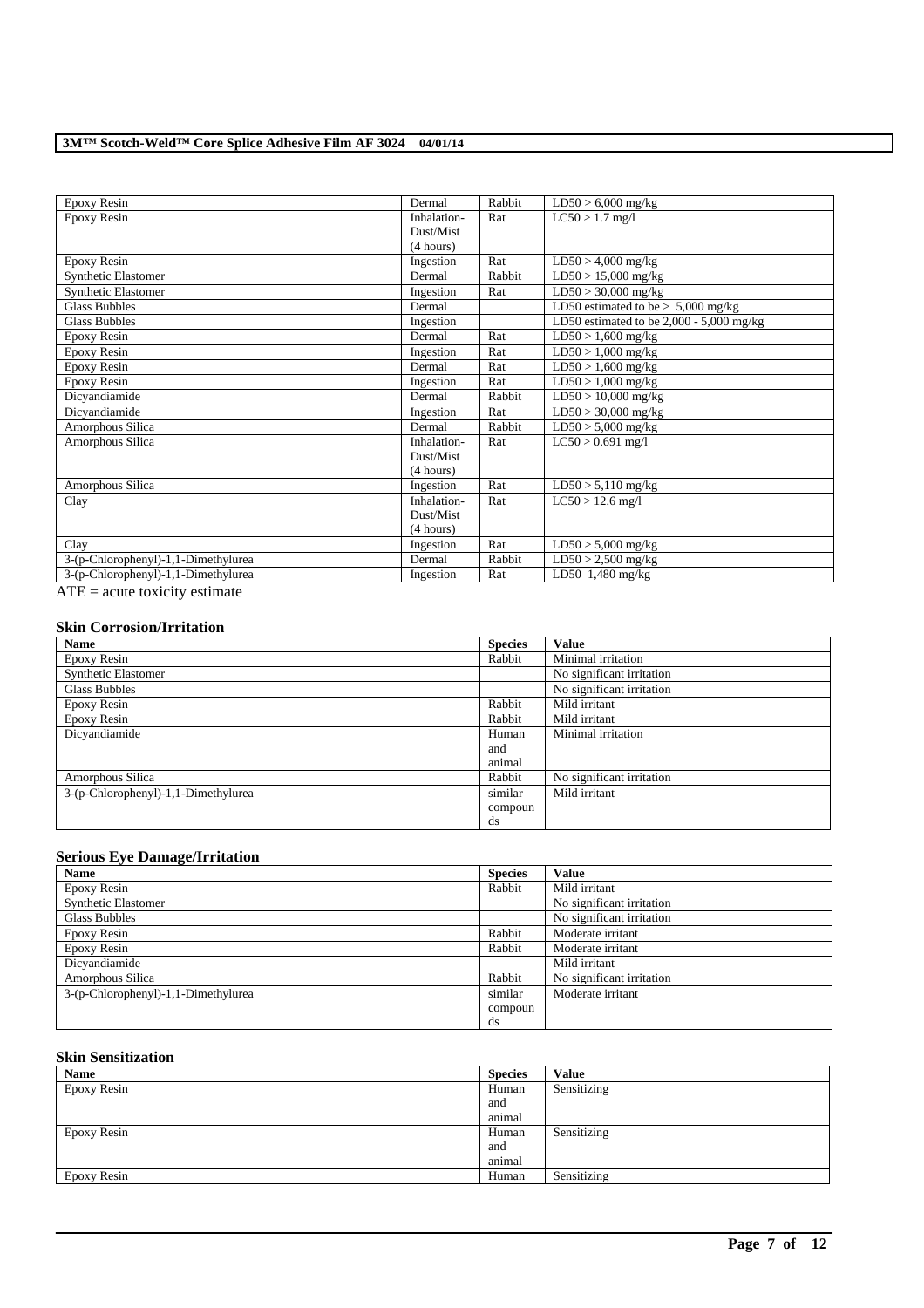|                  | and<br>animal |                                                |
|------------------|---------------|------------------------------------------------|
| Dicyandiamide    | Guinea        | Some positive data exist, but the data are not |
|                  | pig           | sufficient for classification                  |
| Amorphous Silica | Human         | Not sensitizing                                |
|                  | and           |                                                |
|                  | animal        |                                                |

## **Respiratory Sensitization**

| <b>Name</b> | <b>Species</b> | <b>Value</b>                                   |
|-------------|----------------|------------------------------------------------|
| Epoxy Resin | Human          | Some positive data exist, but the data are not |
|             |                | sufficient for classification                  |
| Epoxy Resin | Human          | Some positive data exist, but the data are not |
|             |                | sufficient for classification                  |

## **Germ Cell Mutagenicity**

| <b>Name</b>                         | Route    | <b>Value</b>                                   |
|-------------------------------------|----------|------------------------------------------------|
| Epoxy Resin                         | In Vitro | Some positive data exist, but the data are not |
|                                     |          | sufficient for classification                  |
| <b>Glass Bubbles</b>                | In Vitro | Some positive data exist, but the data are not |
|                                     |          | sufficient for classification                  |
| Epoxy Resin                         | In vivo  | Not mutagenic                                  |
| Epoxy Resin                         | In Vitro | Some positive data exist, but the data are not |
|                                     |          | sufficient for classification                  |
| Epoxy Resin                         | In vivo  | Not mutagenic                                  |
| Epoxy Resin                         | In Vitro | Some positive data exist, but the data are not |
|                                     |          | sufficient for classification                  |
| Dicyandiamide                       | In Vitro | Not mutagenic                                  |
| Amorphous Silica                    | In Vitro | Not mutagenic                                  |
| 3-(p-Chlorophenyl)-1,1-Dimethylurea | In Vitro | Some positive data exist, but the data are not |
|                                     |          | sufficient for classification                  |
| 3-(p-Chlorophenyl)-1,1-Dimethylurea | In vivo  | Some positive data exist, but the data are not |
|                                     |          | sufficient for classification                  |

## **Carcinogenicity**

| <b>Name</b>                         | Route      | <b>Species</b> | Value                                          |
|-------------------------------------|------------|----------------|------------------------------------------------|
| <b>Glass Bubbles</b>                | Inhalation | Multiple       | Some positive data exist, but the data are not |
|                                     |            | animal         | sufficient for classification                  |
|                                     |            | species        |                                                |
| Epoxy Resin                         | Dermal     | Mouse          | Some positive data exist, but the data are not |
|                                     |            |                | sufficient for classification                  |
| Epoxy Resin                         | Dermal     | Mouse          | Some positive data exist, but the data are not |
|                                     |            |                | sufficient for classification                  |
| Dicyandiamide                       | Ingestion  | Rat            | Not carcinogenic                               |
| Amorphous Silica                    | Not.       | Mouse          | Some positive data exist, but the data are not |
|                                     | Specified  |                | sufficient for classification                  |
| 3-(p-Chlorophenyl)-1,1-Dimethylurea | Ingestion  | Rat            | Some positive data exist, but the data are not |
|                                     |            |                | sufficient for classification                  |

## **Reproductive Toxicity**

## **Reproductive and/or Developmental Effects**

| <b>Name</b> | Route     | Value                            | <b>Species</b> | <b>Test Result</b>            | <b>Exposure</b><br><b>Duration</b> |
|-------------|-----------|----------------------------------|----------------|-------------------------------|------------------------------------|
| Epoxy Resin | Ingestion | Not toxic to female reproduction | Rat            | <b>NOAEL 750</b><br>mg/kg/day | 2 generation                       |
| Epoxy Resin | Ingestion | Not toxic to male reproduction   | Rat            | <b>NOAEL 750</b><br>mg/kg/day | 2 generation                       |
| Epoxy Resin | Dermal    | Not toxic to development         | Rabbit         | <b>NOAEL 300</b><br>mg/kg/day | during<br>organogenesi<br>s        |
| Epoxy Resin | Ingestion | Not toxic to development         | Rat            | <b>NOAEL 750</b><br>mg/kg/day | 2 generation                       |
| Epoxy Resin | Ingestion | Not toxic to female reproduction | Rat            | <b>NOAEL 750</b><br>mg/kg/day | 2 generation                       |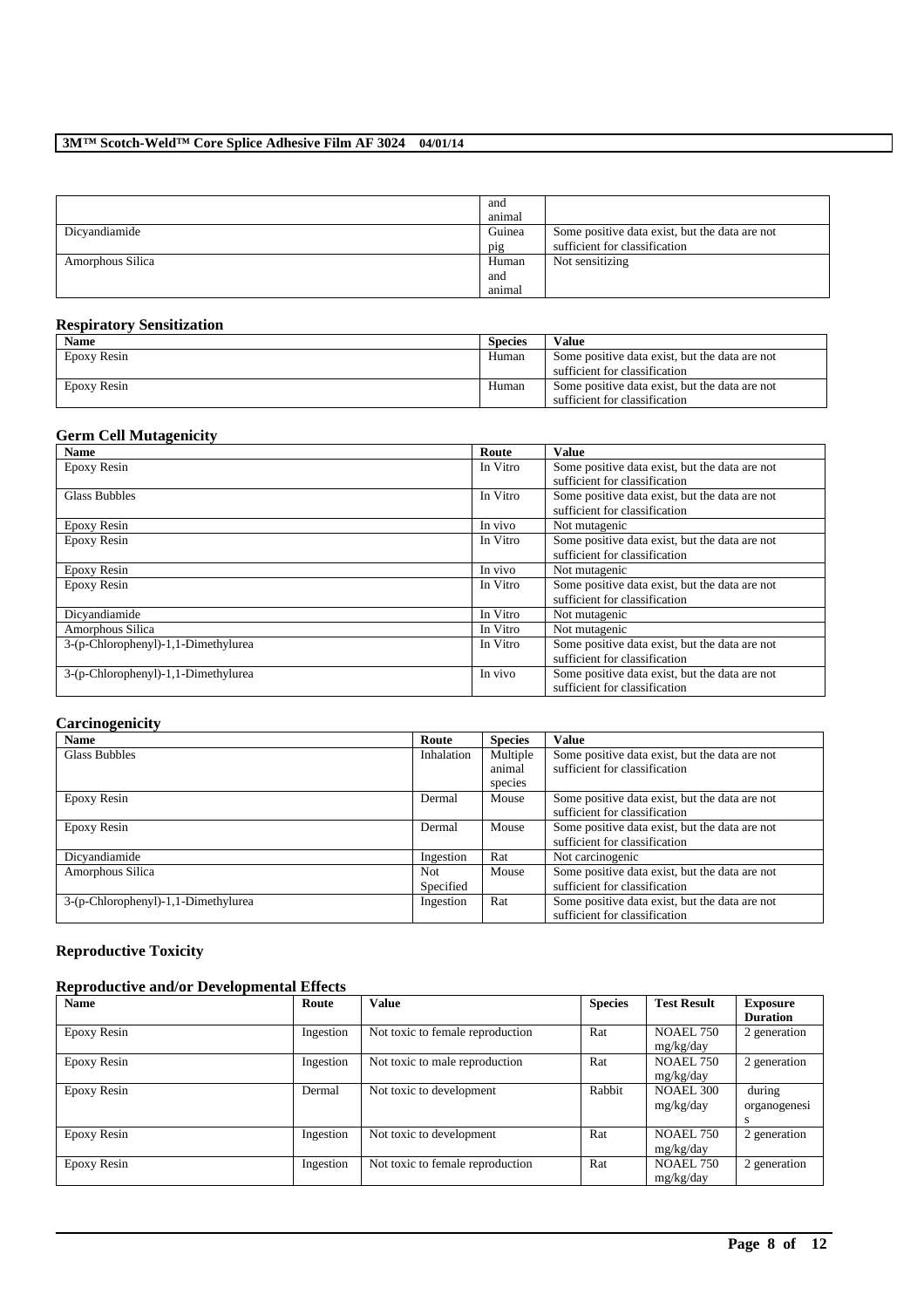| Epoxy Resin                         | Ingestion | Not toxic to male reproduction                                                                   | Rat    | <b>NOAEL 750</b><br>mg/kg/day      | 2 generation                         |
|-------------------------------------|-----------|--------------------------------------------------------------------------------------------------|--------|------------------------------------|--------------------------------------|
| Epoxy Resin                         | Dermal    | Not toxic to development                                                                         | Rabbit | <b>NOAEL 300</b><br>mg/kg/day      | during<br>organogenesi<br>s          |
| Epoxy Resin                         | Ingestion | Not toxic to development                                                                         | Rat    | <b>NOAEL 750</b><br>mg/kg/day      | 2 generation                         |
| Dicyandiamide                       | Ingestion | Not toxic to female reproduction                                                                 | Rat    | NOAEL.<br>1.000<br>mg/kg/day       | premating $&$<br>during<br>gestation |
| Dicyandiamide                       | Ingestion | Not toxic to male reproduction                                                                   | Rat    | <b>NOAEL</b><br>1.000<br>mg/kg/day | 44 days                              |
| Dicyandiamide                       | Ingestion | Not toxic to development                                                                         | Rat    | <b>NOAEL</b><br>1.000<br>mg/kg/day | premating &<br>during<br>gestation   |
| Amorphous Silica                    | Ingestion | Not toxic to female reproduction                                                                 | Rat    | <b>NOAEL 509</b><br>mg/kg/day      | 1 generation                         |
| Amorphous Silica                    | Ingestion | Not toxic to male reproduction                                                                   | Rat    | NOAEL 497<br>mg/kg/day             | generation                           |
| Amorphous Silica                    | Ingestion | Not toxic to development                                                                         | Rat    | <b>NOAEL</b><br>1,350<br>mg/kg/day | during<br>organogenesi<br>S          |
| 3-(p-Chlorophenyl)-1,1-Dimethylurea | Ingestion | Some positive developmental data exist,<br>but the data are not sufficient for<br>classification | Mouse  | LOAEL 215<br>mg/kg/day             | during<br>gestation                  |

## **Target Organ(s)**

## **Specific Target Organ Toxicity - single exposure**

| <b>Name</b>               | Route      | Target Organ(s)        | Value                             | <b>Species</b> | <b>Test Result</b> | <b>Exposure</b> |
|---------------------------|------------|------------------------|-----------------------------------|----------------|--------------------|-----------------|
|                           |            |                        |                                   |                |                    | <b>Duration</b> |
| $3-(p-Chlorophenyl)-1,1-$ | Inhalation | respiratory irritation | Some positive data exist, but the | similar        | <b>NOAEL Not</b>   |                 |
| Dimethylurea              |            |                        | data are not sufficient for       | compoun        | available          |                 |
|                           |            |                        | classification                    | ds             |                    |                 |
| $3-(p-Chlorophenyl)-1,1-$ | Ingestion  | methemoglobinemi       | Some positive data exist, but the | Rat            | <b>NOAEL Not</b>   | not applicable  |
| Dimethylurea              |            | a                      | data are not sufficient for       |                | available          |                 |
|                           |            |                        | classification                    |                |                    |                 |

## **Specific Target Organ Toxicity - repeated exposure**

| -<br><b>Name</b>     | Route      | <b>Target Organ(s)</b>                                                                                                   | <b>Value</b>                                                                       | <b>Species</b> | <b>Test Result</b>                 | <b>Exposure</b><br><b>Duration</b> |
|----------------------|------------|--------------------------------------------------------------------------------------------------------------------------|------------------------------------------------------------------------------------|----------------|------------------------------------|------------------------------------|
| <b>Glass Bubbles</b> | Inhalation | respiratory system                                                                                                       | Some positive data exist, but the<br>data are not sufficient for<br>classification | Human          | NOAEL not<br>available             | occupational<br>exposure           |
| Epoxy Resin          | Dermal     | liver                                                                                                                    | Some positive data exist, but the<br>data are not sufficient for<br>classification | Rat            | NOAEL.<br>1.000<br>mg/kg/day       | 2 years                            |
| Epoxy Resin          | Dermal     | nervous system                                                                                                           | All data are negative                                                              | Rat            | NOAEL.<br>1.000<br>mg/kg/day       | 13 weeks                           |
| <b>Epoxy Resin</b>   | Ingestion  | auditory system  <br>heart   endocrine<br>system  <br>hematopoietic<br>system   liver   eyes<br>kidney and/or<br>bladder | All data are negative                                                              | Rat            | <b>NOAEL</b><br>1,000<br>mg/kg/day | 28 days                            |
| <b>Epoxy Resin</b>   | Dermal     | liver                                                                                                                    | Some positive data exist, but the<br>data are not sufficient for<br>classification | Rat            | NOAEL<br>1,000<br>mg/kg/day        | 2 years                            |
| Epoxy Resin          | Dermal     | nervous system                                                                                                           | All data are negative                                                              | Rat            | NOAEL.<br>1,000<br>mg/kg/day       | 13 weeks                           |
| Epoxy Resin          | Ingestion  | auditory system  <br>heart   endocrine<br>system                                                                         | All data are negative                                                              | Rat            | <b>NOAEL</b><br>1,000<br>mg/kg/day | 28 days                            |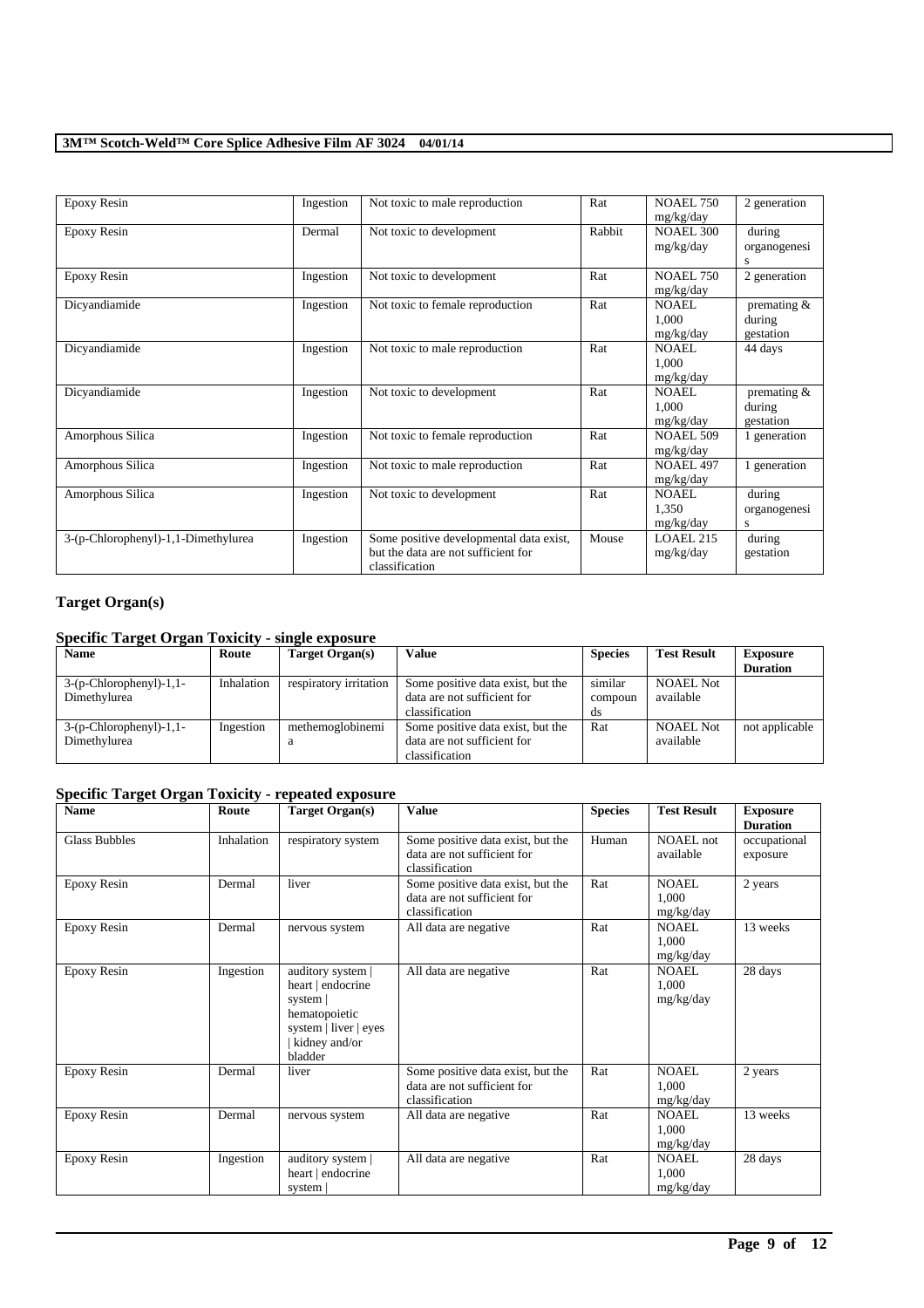|                                            |            | hematopoietic<br>system   liver   eyes<br>kidney and/or<br>bladder |                                                                                    |       |                               |                          |
|--------------------------------------------|------------|--------------------------------------------------------------------|------------------------------------------------------------------------------------|-------|-------------------------------|--------------------------|
| Dicyandiamide                              | Ingestion  | kidney and/or<br>bladder                                           | Some positive data exist, but the<br>data are not sufficient for<br>classification | Rat   | NOAEL.<br>6.822<br>mg/kg/day  | 13 weeks                 |
| Amorphous Silica                           | Inhalation | respiratory system  <br>silicosis                                  | All data are negative                                                              | Human | <b>NOAEL Not</b><br>available | occupational<br>exposure |
| $3-(p-Chlorophenyl)-1,1-$<br>Dimethylurea  | Ingestion  | liver                                                              | Some positive data exist, but the<br>data are not sufficient for<br>classification | Mouse | LOAEL 800<br>mg/kg/day        | 103 weeks                |
| $3-(p-Chloropheny) - 1,1-$<br>Dimethylurea | Ingestion  | kidney and/or<br>bladder                                           | Some positive data exist, but the<br>data are not sufficient for<br>classification | Rat   | LOAEL 65<br>mg/kg/day         | 103 weeks                |
| $3-(p-Chloropheny) - 1,1-$<br>Dimethylurea | Ingestion  | immune system                                                      | Some positive data exist, but the<br>data are not sufficient for<br>classification | Rat   | $LOAEL$ 520<br>mg/kg/day      | 13 weeks                 |

## **Aspiration Hazard**

| - Aspiration паzaru |       |
|---------------------|-------|
| <b>Name</b>         | Value |
|                     |       |

**Please contact the address or phone number listed on the first page of the SDS for additional toxicological information on this material and/or its components.**

# **SECTION 12: Ecological information**

## **Ecotoxicological information**

Please contact the address or phone number listed on the first page of the SDS for additional ecotoxicological information on this material and/or its components.

## **Chemical fate information**

Please contact the address or phone number listed on the first page of the SDS for additional chemical fate information on this material and/or its components.

# **SECTION 13: Disposal considerations**

## **13.1. Disposal methods**

Dispose of contents/ container in accordance with the local/regional/national/international regulations.

Dispose of completely cured (or polymerized) material in a permitted industrial waste facility. As a disposal alternative, incinerate uncured product in a permitted waste incineration facility. Proper destruction may require the use of additional fuel during incineration processes. Combustion products will include halogen acid (HCl/HF/HBr). Facility must be capable of handling halogenated materials. Empty drums/barrels/containers used for transporting and handling hazardous chemicals (chemical substances/mixtures/preparations classified as Hazardous as per applicable regulations) shall be considered, stored, treated & disposed of as hazardous wastes unless otherwise defined by applicable waste regulations. Consult with the respective regulating authorities to determine the available treatment and disposal facilities.

## **EPA Hazardous Waste Number (RCRA):** Not regulated

# **SECTION 14: Transport Information**

For Transport Information, please visit **http://3M.com/Transportinfo** or call 1-800-364-3577 or 651-737-6501.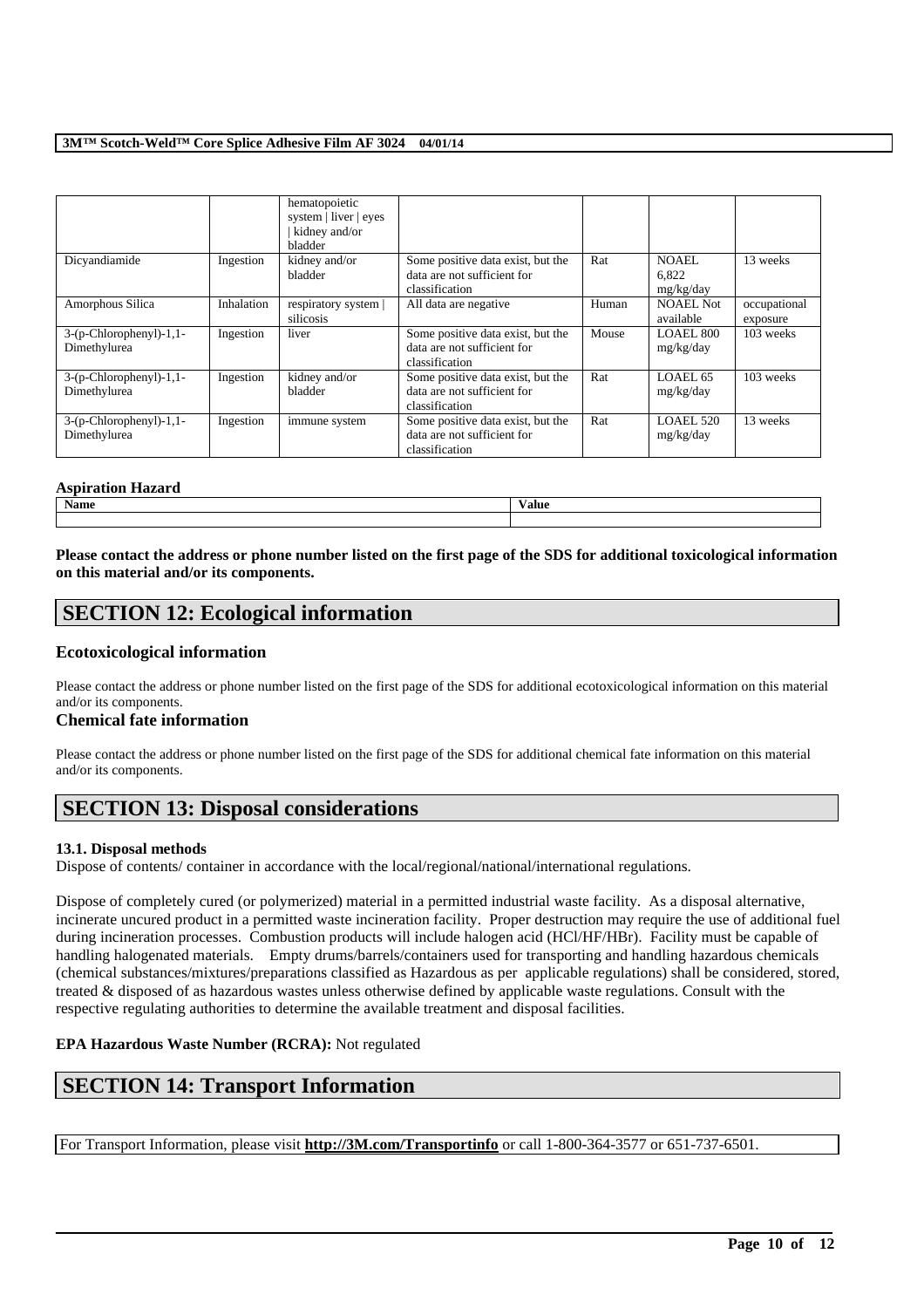# **SECTION 15: Regulatory information**

## **15.1. US Federal Regulations**

Contact 3M for more information.

### **311/312 Hazard Categories:**

Fire Hazard - No Pressure Hazard - No Reactivity Hazard - No Immediate Hazard - Yes Delayed Hazard - No

**Section 313 Toxic Chemicals subject to the reporting requirements of that section and 40 CFR part 372 (EPCRA):**

| Ingredient                          | <b>C.A.S. No</b> | $\%$ by Wt |
|-------------------------------------|------------------|------------|
| 3-(p-Chlorophenyl)-1,1-Dimethylurea | 150-68-5         | $1 - 5$    |

## **15.2. State Regulations**

Contact 3M for more information.

## **15.3. Chemical Inventories**

The components of this product are in compliance with the chemical notification requirements of TSCA.

Contact 3M for more information.

## **15.4. International Regulations**

Contact 3M for more information.

## **This SDS has been prepared to meet the U.S. OSHA Hazard Communication Standard, 29 CFR 1910.1200.**

## **SECTION 16: Other information**

**NFPA Hazard Classification Health:** 2 **Flammability:** 1 **Instability:** 1 **Special Hazards:** None

National Fire Protection Association (NFPA) hazard ratings are designed for use by emergency response personnel to address the hazards that are presented by short-term, acute exposure to a material under conditions of fire, spill, or similar emergencies. Hazard ratings are primarily based on the inherent physical and toxic properties of the material but also include the toxic properties of combustion or decomposition products that are known to be generated in significant quantities.

| <b>Document Group:</b> | 10-8291-6 | <b>Version Number:</b>  | 25.00    |
|------------------------|-----------|-------------------------|----------|
| <b>Issue Date:</b>     | 04/01/14  | <b>Supercedes Date:</b> | 10/14/08 |

DISCLAIMER: The information in this Safety Data Sheet (SDS) is believed to be correct as of the date issued. 3M MAKES NO WARRANTIES, EXPRESSED OR IMPLIED, INCLUDING, BUT NOT LIMITED TO, ANY IMPLIED WARRANTY OF MERCHANTABILITY OR FITNESS FOR A PARTICULAR PURPOSE OR COURSE OF PERFORMANCE OR USAGE OF TRADE. User is responsible for determining whether the 3M product is fit for a particular purpose and suitable for user's method of use or application. Given the variety of factors that can affect the use and application of a 3M product, some of which are uniquely within the user's knowledge and control, it is essential that the user evaluate the 3M product to determine whether it is fit for a particular purpose and suitable for user's method of use or application.

3M provides information in electronic form as a service to its customers. Due to the remote possibility that electronic transfer may have resulted in errors, omissions or alterations in this information, 3M makes no representations as to its completeness or accuracy. In addition, information obtained from a database may not be as current as the information in the SDS available